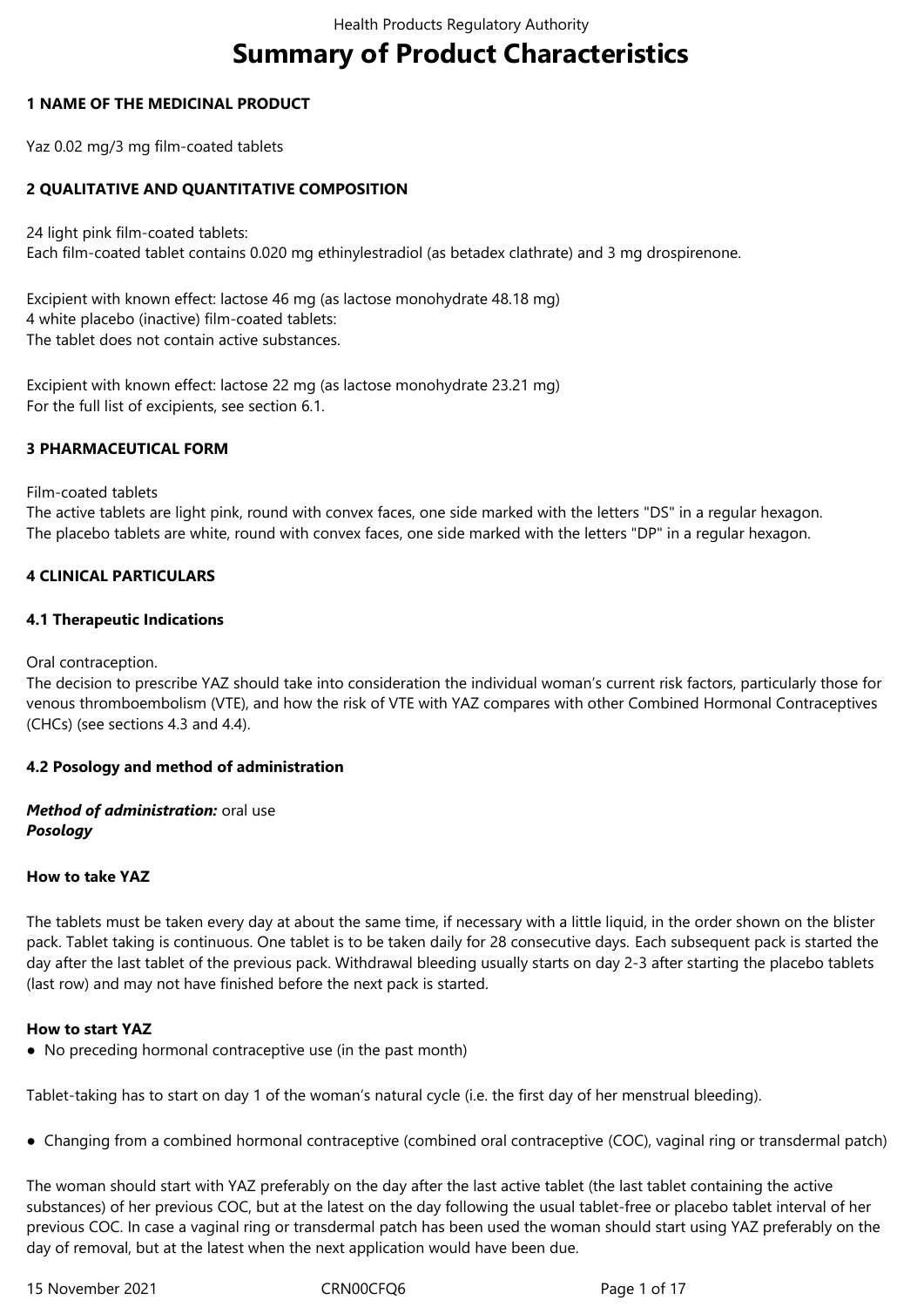● Changing from a progestogen-only-method (progestogen-only pill, injection, implant) or from a progestogen-releasing intrauterine system (IUS)

The woman may switch any day from the progestogen-only pill (from an implant or the IUS on the day of its removal, from an injectable when the next injection would be due) but should in all of these cases be advised to additionally use a barrier method for the first 7 days of tablet-taking.

● Following first-trimester abortion

The woman may start immediately. When doing so, she need not take additional contraceptive measures.

● Following delivery or second-trimester abortion

Women should be advised to start at day 21 to 28 after delivery or second-trimester abortion. When starting later, the woman should be advised to additionally use a barrier method for the first 7 days. However, if intercourse has already occurred, pregnancy should be excluded before the actual start of COC use or the woman has to wait for her first menstrual period.

For breastfeeding women see section 4.6.

# **Management of missed tablets**

Placebo tablets from the last  $(4<sup>th</sup>)$  row of the blister can be disregarded. However, they should be discarded to avoid unintentionally prolonging the placebo tablet phase. The following advice only refers to **missed active tablets**:

If the user is **less than 24 hours** late in taking any tablet, contraceptive protection is not reduced. The woman should take the tablet as soon as she remembers and should take further tablets at the usual time.

If she is **more than 24 hours** late in taking any tablet, contraceptive protection may be reduced. The management of missed tablets can be guided by the following two basic rules:

1. the recommended hormone-free tablet interval is 4 days, tablet-taking must never be discontinued for longer than 7 days 2. 7 days of uninterrupted tablet-taking are required to attain adequate suppression of the hypothalamic-pituitary-ovarian-axis.

Accordingly the following advice can be given in daily practice:

# $\bullet$  Day 1-7

The user should take the last missed tablet as soon as she remembers, even if this means taking two tablets at the same time. She then continues to take tablets at her usual time. In addition, a barrier method such as a condom should be used for the next 7 days. If intercourse took place in the preceding 7 days, the possibility of a pregnancy should be considered. The more tablets are missed and the closer they are to the placebo tablet phase, the higher the risk of a pregnancy.

# ● Day 8-14

The user should take the last missed tablet as soon as she remembers, even if this means taking two tablets at the same time. She then continues to take tablets at her usual time. Provided that the woman has taken her tablets correctly in the 7 days preceding the first missed tablet, there is no need to use extra contraceptive precautions. However, if she has missed more than 1 tablet, the woman should be advised to use extra precautions for 7 days.

# ● Day 15-24

The risk of reduced reliability is imminent because of the forthcoming placebo tablet phase. However, by adjusting the tablet-intake schedule, reduced contraceptive protection can still be prevented. By adhering to either of the following two options, there is therefore no need to use extra contraceptive precautions, provided that in the 7 days preceding the first missed tablet the woman has taken all tablets correctly. If this is not the case, she should follow the first of these two options and use extra precautions for the next 7 days as well.

15 November 2021 CRN00CFQ6 Page 2 of 17 1. The user should take the last missed tablet as soon as she remembers, even if this means taking two tablets at the same time. She then continues to take tablets at her usual time until the active tablets are used up. The 4 placebo tablets from the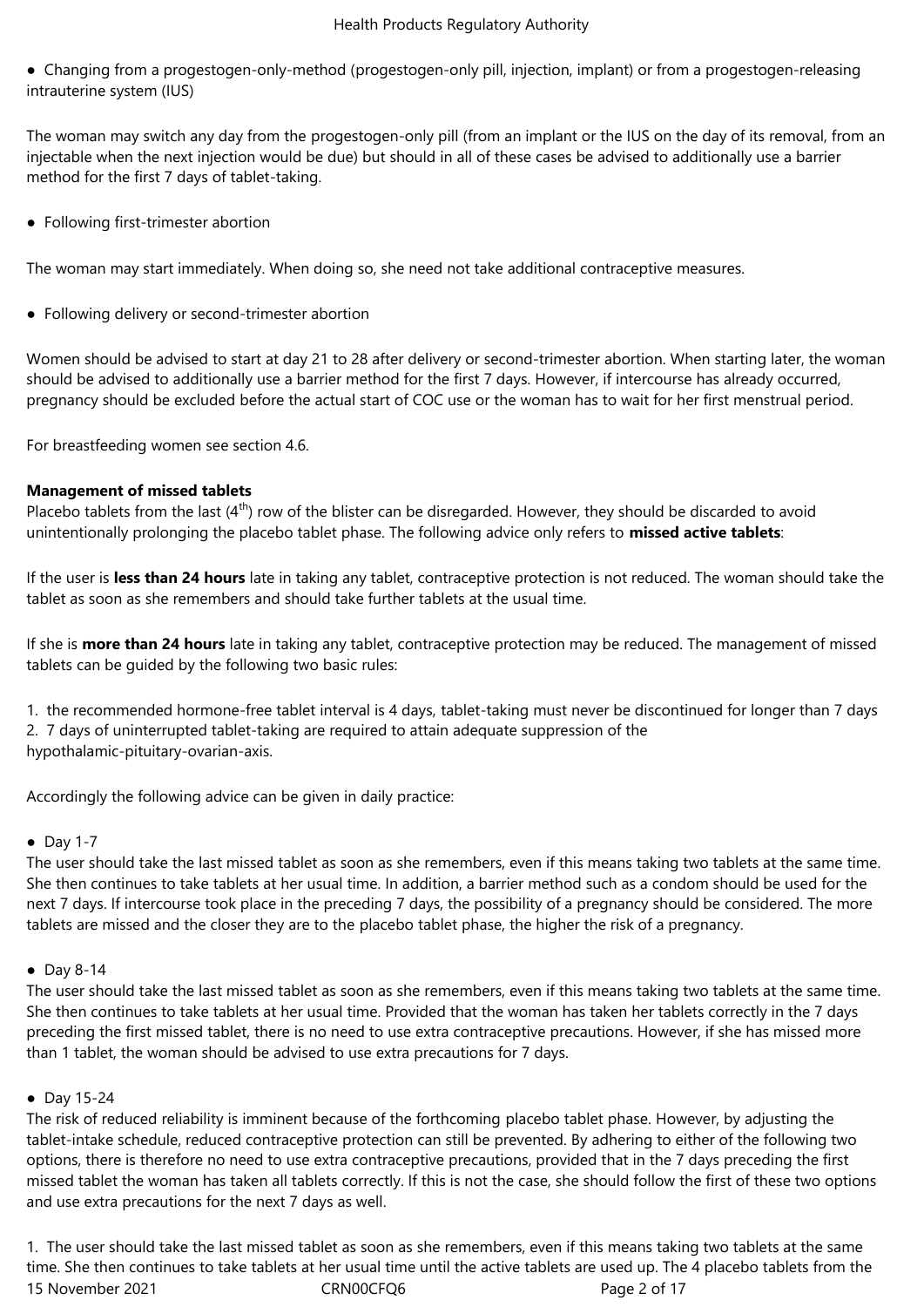last row must be discarded. The next blister pack must be started right away. The user is unlikely to have a withdrawal bleed until the end of the active tablets section of the second pack, but she may experience spotting or breakthrough bleeding on tablet-taking days.

2. The woman may also be advised to discontinue active tablet-taking from the current blister pack. She should then take placebo tablets from the last row for up to 4 days, including the days she missed tablets, and subsequently continue with the next blister pack.

If the woman missed tablets and subsequently has no withdrawal bleed in the placebo tablet phase, the possibility of a pregnancy should be considered.

# **Advice in case of gastro-intestinal disturbances**

In case of severe gastro-intestinal disturbances (e.g., vomiting or diarrhoea), absorption may not be complete and additional contraceptive measures should be taken. If vomiting occurs within 3-4 hours after active tablet-taking, a new (replacement) tablet should be taken as soon as possible. The new tablet should be taken within 24 hours of the usual time of tablet-taking if possible. If more than 24 hours elapse, the advice concerning missed tablets, as given in section 4.2 "Management of missed tablets", is applicable. If the woman does not want to change her normal tablet-taking schedule, she has to take the extra tablet(s) from another blister pack.

# **How to postpone a withdrawal bleed**

To delay a period the woman should continue with another blister pack of YAZwithout taking the placebo tablets from her current pack.The extension can be carried on for as long as wished until the end of the active tablets in the second pack. During the extension the woman may experience breakthrough-bleeding or spotting. Regular intake of YAZ is then resumed after the placebo tablet phase.

To shift her periods to another day of the week than the woman is used to with her current scheme, she can be advised to shorten her forthcoming placebo tablet phase by as many days as she likes. The shorter the interval, the higher the risk that she does not have a withdrawal bleed and will experience breakthrough-bleeding and spotting during the subsequent pack (just as when delaying a period).

# *Additional information on special populations*

*Paediatric population* Yaz is only indicated after menarche.

*Elderly* Yaz is not indicated after menopause.

*Patients with hepatic impairment* Yaz is contraindicated in women with severe hepatic diseases. See also sections 4.3 and 5.2.

#### *Patients with renal impairment*

Yaz is contraindicated in women with severe renal insufficiency or acute renal failure. See also sections 4.3 and 5.2.

# **4.3 Contraindications**

Combined hormonal contraceptives (CHCs) should not be used in the following conditions. Should any of the conditions appear for the first time during CHC use, the product should be stopped immediately.

- Presence or risk of venous thromboembolism (VTE)
	- Venous thromboembolism current VTE (on anticoagulants) or history of (e.g. deep venous thrombosis [DVT] or pulmonary embolism [PE])
	- ● Known hereditary or acquired predisposition for venous thromboembolism, such as APC-resistance, (including Factor V Leiden), antithrombin-III-deficiency, protein C deficiency, protein S deficiency
		- Major surgery with prolonged immobilisation (see section 4.4)

 ● A high risk of venous thromboembolism due to the presence of multiple risk factors (see section 4.4)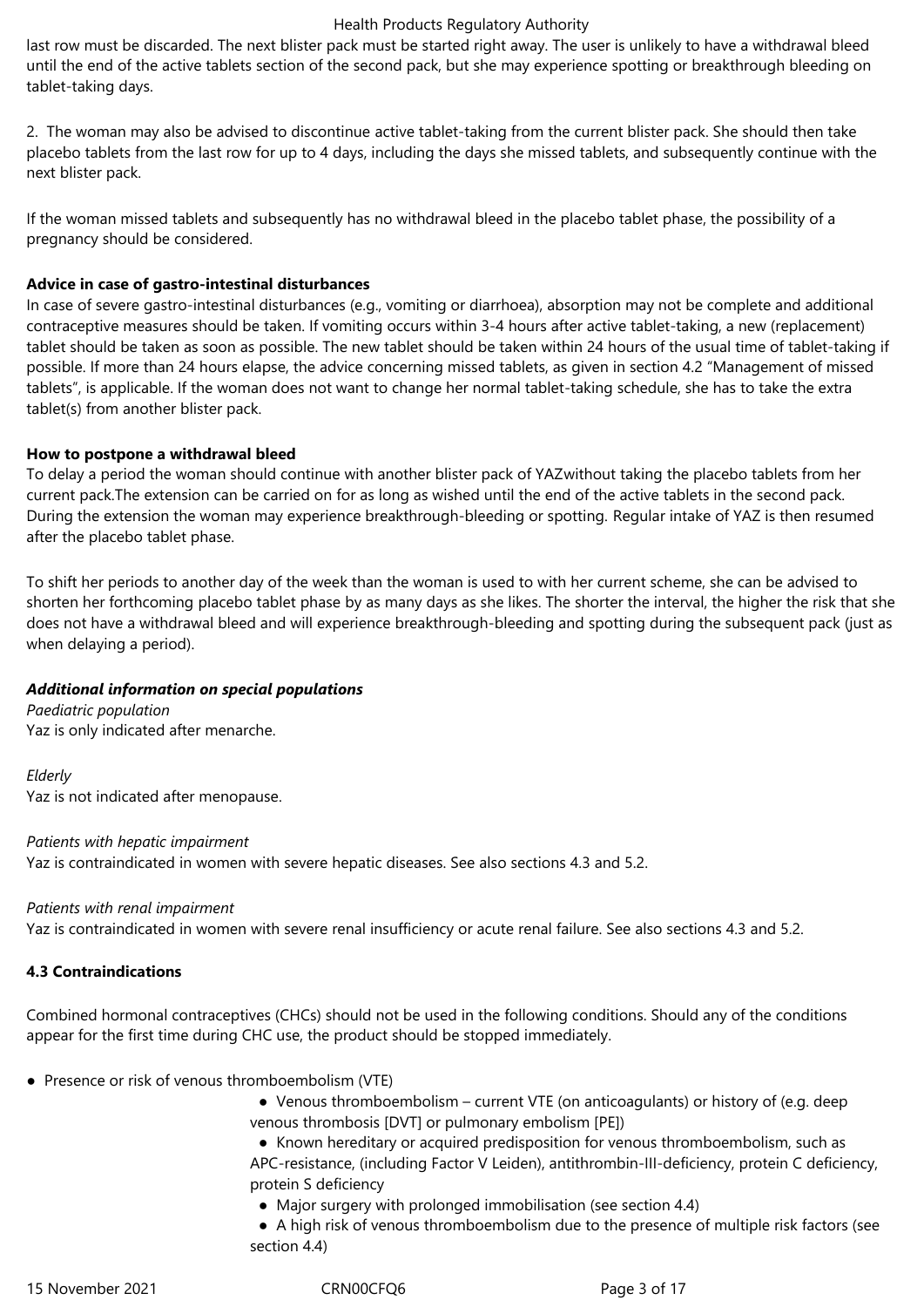- Presence or risk of arterial thromboembolism (ATE)
	- Arterial thromboembolism current arterial thromboembolism, history of arterial
	- thromboembolism (e.g. myocardial infarction) or prodromal condition (e.g. angina pectoris)

 ● Cerebrovascular disease – current stroke, history of stroke or prodromal condition (e.g. transient ischaemic attack, TIA)

 ● Known hereditary or acquired predisposition for arterial thromboembolism, such as hyperhomocysteinaemia and antiphospholipid-antibodies (anticardiolipin-antibodies, lupus anticoagulant)

● History of migraine with focal neurological symptoms

 ● A high risk of arterial thromboembolism due to multiple risk factors (see section 4.4) or to the presence of one serious risk factor such as:

- diabetes mellitus with vascular symptoms
- severe hypertension
- severe dyslipoproteinaemia
- Presence or history of severe hepatic disease as long as liver function values have not returned to normal
- Severe renal insufficiency or acute renal failure
- Presence or history of liver tumours (benign or malignant)
- Known or suspected sex-steroid influenced malignancies (e.g. of the genital organs or the breasts)
- Undiagnosed vaginal bleeding
- Hypersensitivity to the active substances or to any of the excipients listed in section 6.1

YAZ is contraindicated for concomitant use with the medicinal products containing ombitasvir/paritaprevir/ritonavir and dasabuvir or medicinal products containing glecaprevir/pibrentasvir (see sections 4.4 and 4.5).

#### **4.4 Special warnings and precautions for use**

# **Warnings**

If any of the conditions or risk factors mentioned below is present, the suitability of YAZ should be discussed with the woman. In the event of aggravation, or first appearance of any of these conditions or risk factors, the woman should be advised to contact her doctor to determine whether the use of YAZ should be discontinued.

In case of suspected or confirmed VTE or ATE, CHC use should be discontinued. In case anti-coagulant therapy is started, adequate alternative contraception should be initiated because of the teratogenicity of anticoagulant therapy (coumarins).

● Circulatory Disorders

# **Risk of venous thromboembolism (VTE)**

The use of any combined hormonal contraceptive (CHC) increases the risk of venous thromboembolism (VTE) compared with no use. **Products that contain levonorgestrel, norgestimate or norethisterone are associated with the lowest risk of VTE. Other products such as YAZ may have up to twice this level of risk. The decision to use any product other than one with the lowest VTE risk should be taken only after a discussion with the woman to ensure she understands the risk of VTE with YAZ, how her current risk factors influence this risk, and that her VTE risk is highest in the first ever year of use. There is also some evidence that the risk is increased when a CHC is re-started after a break in use of 4 weeks or more.** In women who do not use a CHC and are not pregnant about 2 out of 10,000 will develop a VTE over the period of one year. However, in any individual woman the risk may be far higher, depending on her underlying risk factors (see below). It is estimated<sup>1</sup> that out of 10,000 women who use a CHC containing drospirenone between 9 and 12 women will develop a VTE in one year; this compares with about  $6^2$  in women who use a levonorgestrel-containing CHC. In both cases, the number of VTEs per year is fewer than the number expected during pregnancy or in the postpartum period. VTE may be fatal in 1-2% of the cases.

\_\_\_\_\_\_\_\_\_\_\_\_\_\_\_\_\_\_\_\_\_\_\_\_\_\_\_\_\_\_\_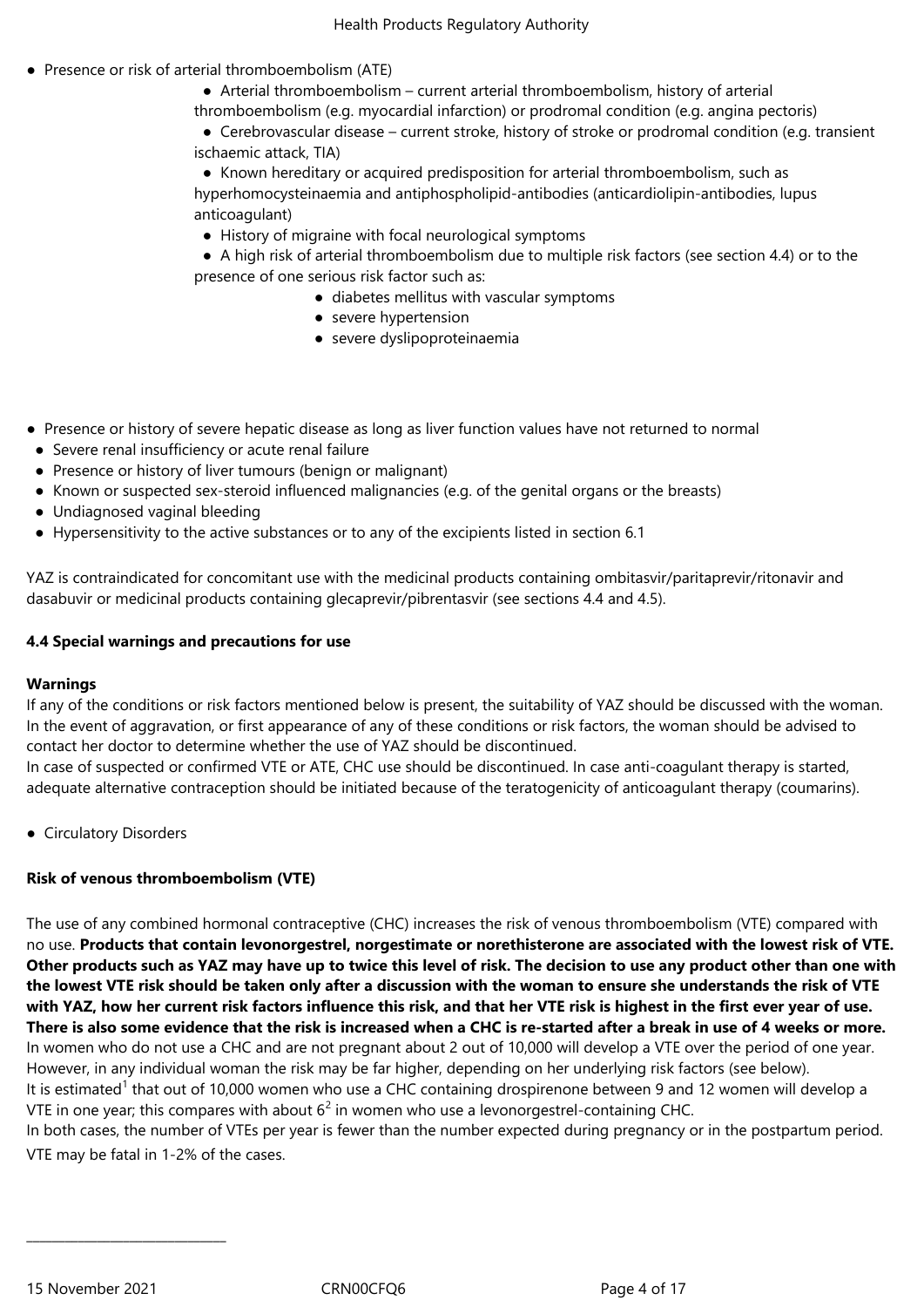$1$  These incidences were estimated from the totality of the epidemiological study data, using relative risks for the different products compared with levonorgestrel-containing CHCs.

 $2$  Mid-point of range of 5-7 per 10,000 WY, based on a relative risk for CHCs containing levonorgestrel versus non-use of approximately 2.3 to 3.6



# **Number of VTE events per 10,000 women in one year**

Extremely rarely, thrombosis has been reported to occur in CHC users in other blood vessels, e.g. hepatic, mesenteric, renal or retinal veins and arteries.

# **Risk factors for VTE**

The risk for venous thromboembolic complications in CHC users may increase substantially in a woman with additional risk factors, particularly if there are multiple risk factors (see table).

YAZ is contraindicated if a woman has multiple risk factors that put her at high risk of venous thrombosis (see section 4.3). If a woman has more than one risk factor, it is possible that the increase in risk is greater than the sum of the individual factors – in this case her total risk of VTE should be considered. If the balance of benefits and risks is considered to be negative a CHC should not be prescribed (see section 4.3).

# **Table: Risk factors for VTE**

| <b>Risk factor</b>                                                                                           |           | <b>Comment</b>                                                                                                                                                                                                               |  |
|--------------------------------------------------------------------------------------------------------------|-----------|------------------------------------------------------------------------------------------------------------------------------------------------------------------------------------------------------------------------------|--|
| Obesity (body mass index over 30 kg/m <sup>2</sup> )                                                         |           | Risk increases substantially as BMI rises.                                                                                                                                                                                   |  |
|                                                                                                              |           | Particularly important to consider if other risk factors                                                                                                                                                                     |  |
|                                                                                                              |           | also present.                                                                                                                                                                                                                |  |
| Prolonged immobilisation, major surgery, any surgery to the legs or<br>pelvis, neurosurgery, or major trauma |           | In these situations it is advisable to discontinue use of<br>the pill (in the case of elective surgery at least four<br>weeks in advance) and not resume until two weeks<br>after complete remobilisation. Another method of |  |
| Note: temporary immobilisation including air travel >4 hours can                                             |           | contraception should be used to avoid unintentional                                                                                                                                                                          |  |
| 15 November 2021                                                                                             | CRN00CFO6 | Page 5 of 17                                                                                                                                                                                                                 |  |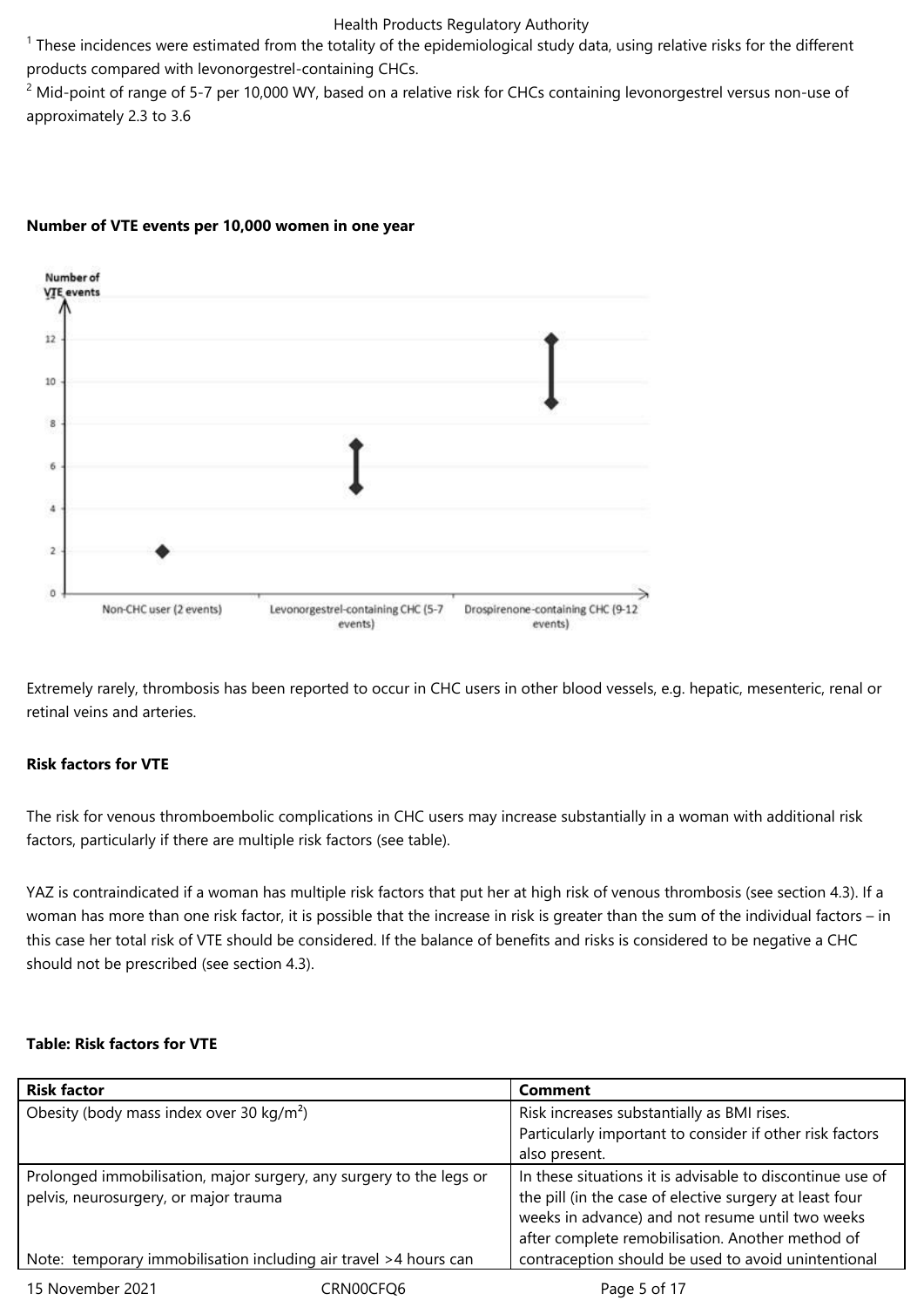| <b>Risk factor</b>                                                   | Comment                                                    |
|----------------------------------------------------------------------|------------------------------------------------------------|
| also be a risk factor for VTE, particularly in women with other risk | pregnancy.                                                 |
| factors                                                              |                                                            |
|                                                                      | Antithrombotic treatment should be considered if YAZ       |
|                                                                      | has not been discontinued in advance.                      |
| Positive family history (venous thromboembolism ever in a sibling or | If a hereditary predisposition is suspected, the woman     |
| parent especially at a relatively early age e.g. before 50).         | should be referred to a specialist for advice before       |
|                                                                      | deciding about any CHC use                                 |
| Other medical conditions associated with VTE                         | Cancer, systemic lupus erythematosus, haemolytic           |
|                                                                      | uraemic syndrome, chronic inflammatory bowel               |
|                                                                      | disease (Crohn's disease or ulcerative colitis) and sickle |
|                                                                      | cell disease                                               |
| Increasing age                                                       | Particularly above 35 years                                |

There is no consensus about the possible role of varicose veins and superficial thrombophlebitis in the onset or progression of venous thrombosis.

The increased risk of thromboembolism in pregnancy, and particularly the 6 week period of the puerperium, must be considered (for information on "Pregnancy and lactation" see section 4.6.

# **Symptoms of VTE (deep vein thrombosis and pulmonary embolism)**

In the event of symptoms women should be advised to seek urgent medical attention and to inform the healthcare professional that she is taking a CHC.

Symptoms of deep vein thrombosis (DVT) can include:

- o unilateral swelling of the leg and/or foot or along a vein in the leg;
- o pain or tenderness in the leg which may be felt only when standing or walking,
- o increased warmth in the affected leg; red or discoloured skin on the leg.

Symptoms of pulmonary embolism (PE) can include:

- o sudden onset of unexplained shortness of breath or rapid breathing;
- o sudden coughing which may be associated with haemoptysis;
- o sharp chest pain;
- o severe light headedness or dizziness;
- o rapid or irregular heartbeat.

Some of these symptoms (e.g. "shortness of breath", "coughing") are non-specific and might be misinterpreted as more common or less severe events (e.g. respiratory tract infections).

Other signs of vascular occlusion can include: sudden pain, swelling and slight blue discoloration of an extremity. If the occlusion occurs in the eye symptoms can range from painless blurring of vision which can progress to loss of vision. Sometimes loss of vision can occur almost immediately.

# **Risk of arterial thromboembolism (ATE)**

Epidemiological studies have associated the use of CHCs with an increased risk for arterial thromboembolism (myocardial infarction) or for cerebrovascular accident (e.g. transient ischaemic attack, stroke). Arterial thromboembolic events may be fatal.

# **Risk factors for ATE**

The risk of arterial thromboembolic complications or of a cerebrovascular accident in CHC users increases in women with risk factors (see table). YAZ is contraindicated if a woman has one serious or multiple risk factors for ATE that puts her at high risk of arterial thrombosis (see section 4.3). If a woman has more than one risk factor, it is possible that the increase in risk is greater than the sum of the individual factors - in this case her total risk should be considered. If the balance of benefits and risks is considered to be negative a CHC should not be prescribed (see section 4.3).

# **Table: Risk factors for ATE**

| <b>Risk factor</b> |           | Comment                                                                                                                                                                             |
|--------------------|-----------|-------------------------------------------------------------------------------------------------------------------------------------------------------------------------------------|
| Increasing age     |           | Particularly above 35 years                                                                                                                                                         |
| Smoking            |           | Women should be advised not to smoke if they wish to<br>use a CHC. Women over 35 who continue to smoke<br>should be strongly advised to use a different method<br>of contraception. |
| 15 November 2021   | CRN00CFQ6 | Page 6 of 17                                                                                                                                                                        |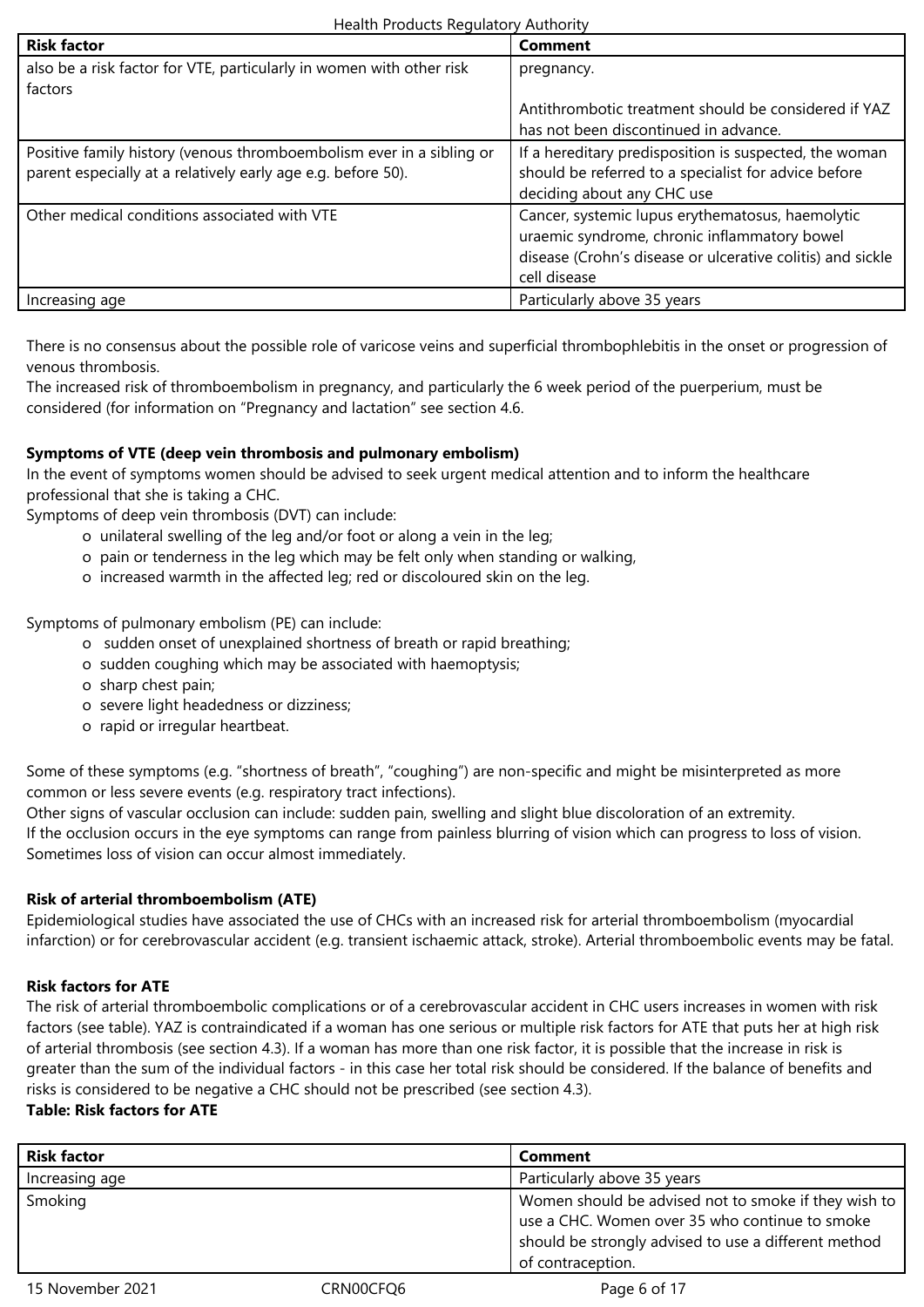| Health Products Regulatory Authority |
|--------------------------------------|
|--------------------------------------|

| <b>Risk factor</b>                                                                                                                 | Comment                                                                                                                                                                    |
|------------------------------------------------------------------------------------------------------------------------------------|----------------------------------------------------------------------------------------------------------------------------------------------------------------------------|
| Hypertension                                                                                                                       |                                                                                                                                                                            |
| Obesity (body mass index over 30 kg/m <sup>2</sup> )                                                                               | Risk increases substantially as BMI increases.<br>Particularly important in women with additional risk<br>factors                                                          |
| Positive family history (arterial thromboembolism ever in a sibling or<br>parent especially at relatively early age eg. below 50). | If a hereditary predisposition is suspected, the woman<br>should be referred to a specialist for advice before<br>deciding about any CHC use                               |
| Migraine                                                                                                                           | An increase in frequency or severity of migraine during<br>CHC use (which may be prodromal of a<br>cerebrovascular event) may be a reason for immediate<br>discontinuation |
| Other medical conditions associated with adverse vascular events                                                                   | Diabetes mellitus, hyperhomocysteinaemia, valvular<br>heart disease and atrial fibrillation,<br>dyslipoproteinaemia and systemic lupus<br>erythematosus.                   |

# **Symptoms of ATE**

In the event of symptoms women should be advised to seek urgent medical attention and to inform the healthcare professional that she is taking a CHC.

Symptoms of a cerebrovascular accident can include:

- o sudden numbness or weakness of the face, arm or leg, especially on one side of the body;
- o sudden trouble walking, dizziness, loss of balance or coordination;
- o sudden confusion, trouble speaking or understanding;
- o sudden trouble seeing in one or both eyes;
- o sudden, severe or prolonged headache with no known cause;
- o loss of consciousness or fainting with or without seizure.

Temporary symptoms suggest the event is a transient ischaemic attack (TIA).

Symptoms of myocardial infarction (MI) can include:

- o pain, discomfort, pressure, heaviness, sensation of squeezing or fullness in the chest, arm, or below the breastbone;
- o discomfort radiating to the back, jaw, throat, arm, stomach;
- o feeling of being full, having indigestion or choking;
- o sweating, nausea, vomiting or dizziness;
- o extreme weakness, anxiety, or shortness of breath;
- o rapid or irregular heartbeats.

# ● Tumours

An increased risk of cervical cancer in long-term users of COCs (> 5 years) has been reported in some epidemiological studies, but there continues to be controversy about the extent to which this finding is attributable to the confounding effects of sexual behaviour and other factors such as human papilloma virus (HPV).

A meta-analysis from 54 epidemiological studies reported that there is a slightly increased relative risk (RR = 1.24) of having breast cancer diagnosed in women who are currently using COCs. The excess risk gradually disappears during the course of the 10 years after cessation of COC use. Because breast cancer is rare in women under 40 years of age, the excess number of breast cancer diagnoses in current and recent COC users is small in relation to the overall risk of breast cancer. These studies do not provide evidence for causation. The observed pattern of increased risk may be due to an earlier diagnosis of breast cancer in COC users, the biological effects of COCs or a combination of both. The breast cancers diagnosed in ever-users tend to be less advanced clinically than the cancers diagnosed in never-users.

In rare cases, benign liver tumours, and even more rarely, malignant liver tumours have been reported in users of COCs. In isolated cases, these tumours have led to life-threatening intra-abdominal haemorrhages. A hepatic tumour should be considered in the differential diagnosis when severe upper abdominal pain, liver enlargement or signs of intra-abdominal haemorrhage occur in women taking COCs.

With the use of the higher-dosed COCs (50 µg ethinylestradiol) the risk of endometrial and ovarian cancer is reduced. Whether this also applies to lower-dosed COCs remains to be confirmed.

● Other conditions

15 November 2021 CRN00CFQ6 Page 7 of 17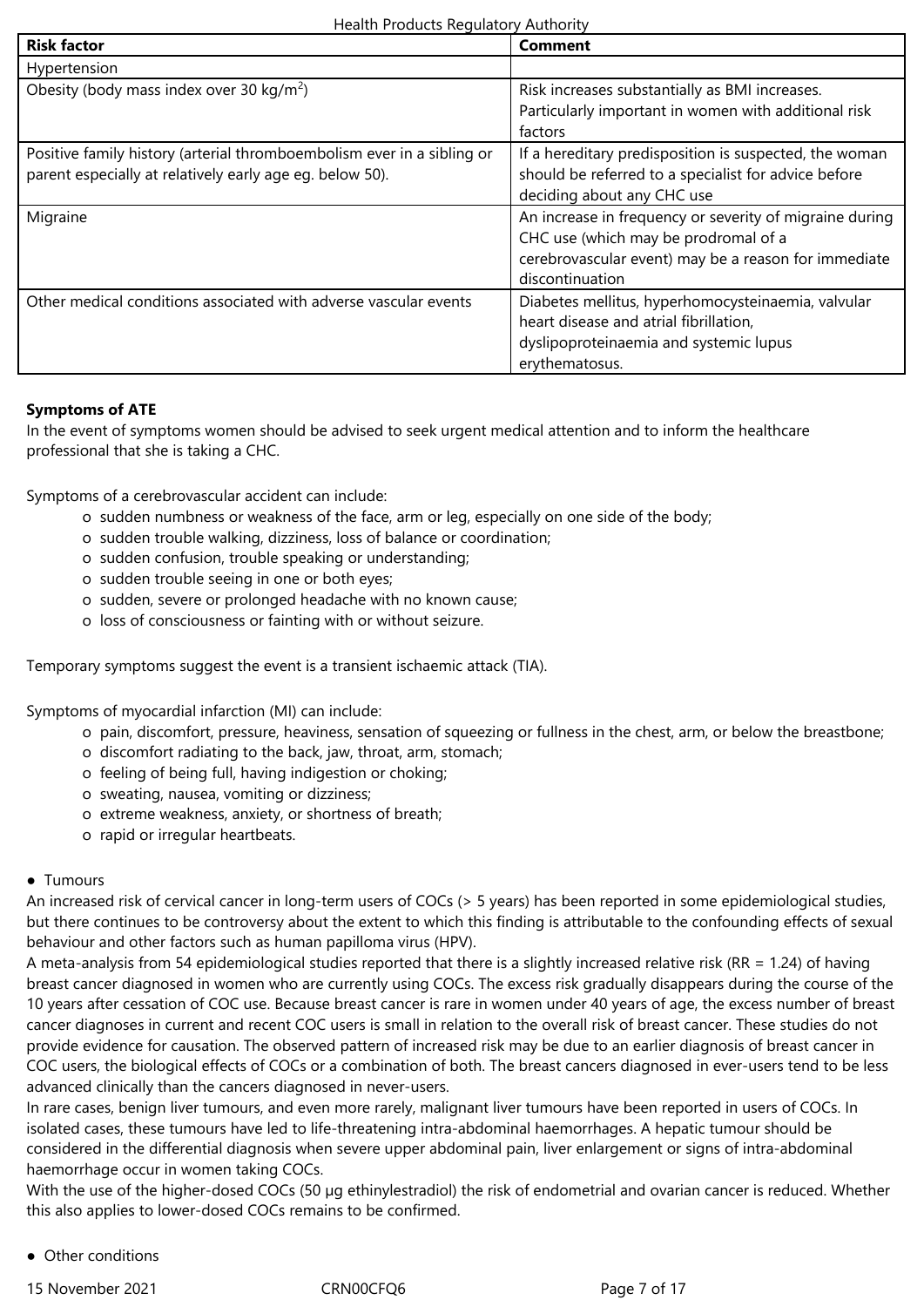The progestin component in YAZ is an aldosterone antagonist with potassium sparing properties. In most cases, no increase of potassium levels is to be expected. In a clinical study, however in some patients with mild or moderate renal impairment and concomitant use of potassium-sparing medicinal products serum potassium levels slightly, but not significantly, increased during drospirenone intake. Therefore, it is recommended to check serum potassium during the first treatment cycle in patients presenting with renal insufficiency and a pretreatment serum potassium in the upper reference range, and particularly during concomitant use of potassium sparing medicinal products. See also section 4.5.

Women with hypertriglyceridemia, or a family history thereof, may be at an increased risk of pancreatitis when using COCs.

Although small increases in blood pressure have been reported in many women taking COCs, clinically relevant increases are rare. Only in these rare cases an immediate discontinuation of COC use is justified. If, during the use of a COC in preexisting hypertension, constantly elevated blood pressure values or a significant increase in blood pressure do not respond adequately to antihypertensive treatment, the COC must be withdrawn. Where considered appropriate, COC use may be resumed if normotensive values can be achieved with antihypertensive therapy.

The following conditions have been reported to occur or deteriorate with both pregnancy and COC use, but the evidence of an association with COC use is inconclusive: jaundice and/or pruritus related to cholestasis; gallstones; porphyria; systemic lupus erythematosus; haemolytic uremic syndrome; Sydenham's chorea; herpes gestationis; otosclerosis-related hearing loss.

In women with hereditary angioedema exogenous estrogens may induce or exacerbate symptoms of angioedema.

Acute or chronic disturbances of liver function may necessitate the discontinuation of COC use until markers of liver function return to normal. Recurrence of cholestatic jaundice and/or cholestasis-related pruritus which previously occurred during pregnancy or during previous use of sex steroids necessitates the discontinuation of COCs.

Although COCs may have an effect on peripheral insulin resistance and glucose tolerance, there is no evidence for a need to alter the therapeutic regimen in diabetics using low-dose COCs (containing < 0.05 mg ethinylestradiol). However, diabetic women should be carefully observed, particularly in the early stage of COC use.

Worsening of epilepsy, of Crohn's disease and of ulcerative colitis has been reported during COC use.

Depressed mood and depression are well-known undesirable effects of hormonal contraceptive use (see section 4.8). Depression can be serious and is a well-known risk factor for suicidal behaviour and suicide. Women should be advised to contact their physician in case of mood changes and depressive symptoms, including shortly after initiating the treatment.

Chloasma may occasionally occur, especially in women with a history of chloasma gravidarum. Women with a tendency to chloasma should avoid exposure to the sun or ultraviolet radiation whilst taking COCs.

Each light pink film-coated tablet of this medicinal product contains 46 mg lactose per tablet, each white film-coated tablet contains 22 mg. Patients with rare hereditary problems of galactose intolerance, the Lapp lactase deficiency or glucose-galactose malabsorption who are on a lactose-free diet should take this amount into consideration.

# ALT elevations

During clinical trials with patients treated for hepatitis C virus infections (HCV) with the medicinal products containing ombitasvir/paritaprevir/ritonavir and dasabuvir with or without ribavirin, transaminase (ALT) elevations higher than 5 times the upper limit of normal (ULN) occurred significantly more frequent in women using ethinylestradiol-containing medications such as combined hormonal contraceptives (CHCs). Additionally, also in patients treated with glecaprevir/pibrentasvir, ALT elevations were observed in women using ethinylestradiol-containing medications such as CHCs (see sections 4.3 and 4.5).

# **Medical examination/consultation**

Prior to the initiation or reinstitution of YAZ a complete medical history (including family history) should be taken and pregnancy must be ruled out. Blood pressure should be measured and a physical examination should be performed, guided by the contra-indications (see section 4.3) and warnings (see section 4.4). It is important to draw a woman's attention to the information on venous and arterial thrombosis, including the risk of YAZ compared with other CHCs, the symptoms of VTE and ATE, the known risk factors and what to do in the event of a suspected thrombosis.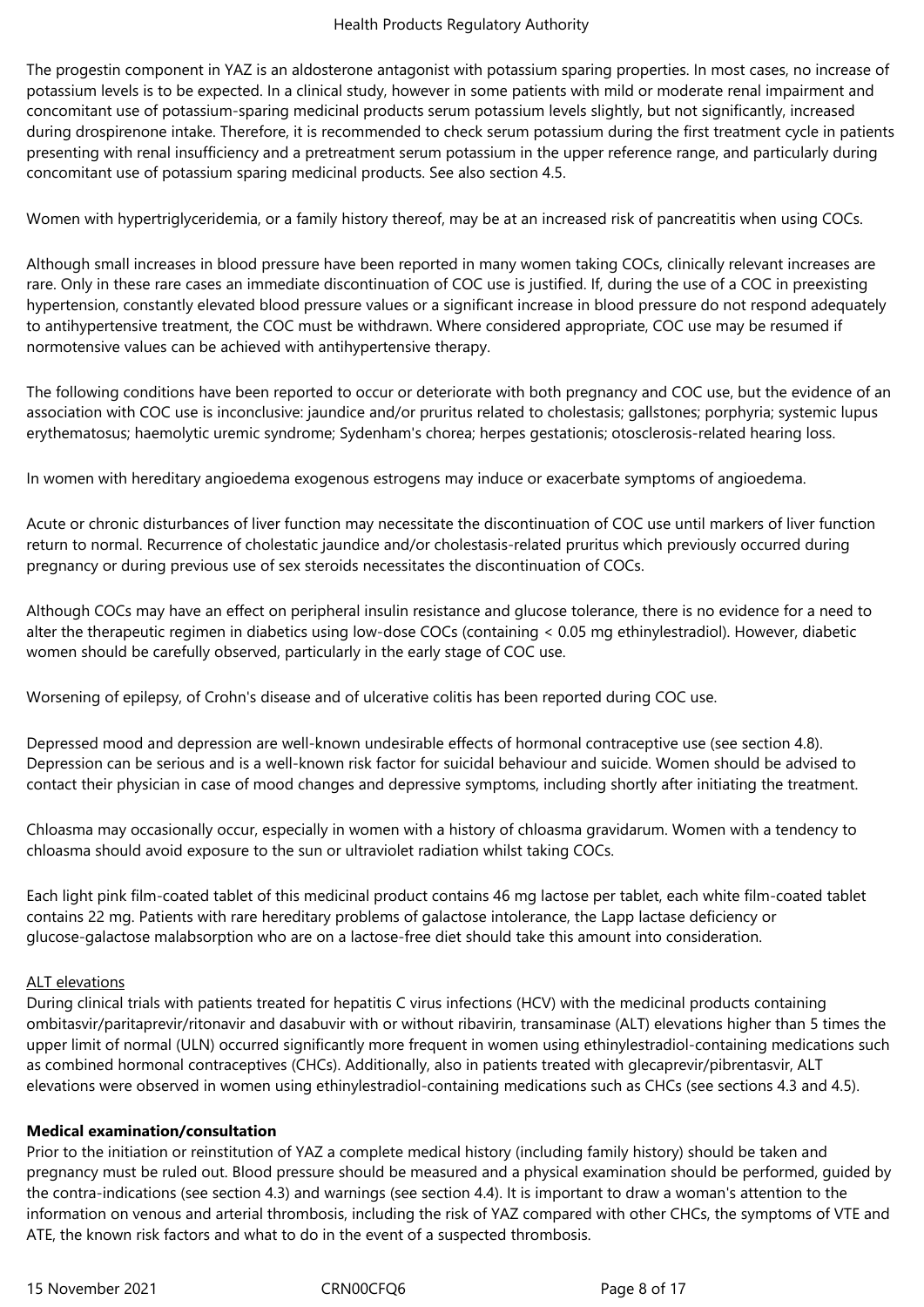The woman should also be instructed to carefully read the user leaflet and to adhere to the advice given. The frequency and nature of examinations should be based on established practice guidelines and be adapted to the individual woman. Women should be advised that hormonal contraceptives do not protect against HIV infections (AIDS) and other sexually transmitted diseases.

# **Reduced efficacy**

The efficacy of COCs may be reduced in the event of e.g. missed active tablets (see section 4.2), gastro-intestinal disturbances during active tablet taking (see section 4.2) or concomitant medication (see section 4.5).

# **Reduced cycle control**

With all COCs, irregular bleeding (spotting or breakthrough bleeding) may occur, especially during the first months of use. Therefore, the evaluation of any irregular bleeding is only meaningful after an adaptation interval of about three cycles. If bleeding irregularities persist or occur after previously regular cycles, then non-hormonal causes should be considered and adequate diagnostic measures are indicated to exclude malignancy or pregnancy. These may include curettage. In some women withdrawal bleeding may not occur during the placebo tablet phase. If the COC has been taken according to the directions described in section 4.2, it is unlikely that the woman is pregnant. However, if the COC has not been taken according to these directions prior to the first missed withdrawal bleed or if two withdrawal bleeds are missed, pregnancy must be ruled out before COC use is continued.

# **4.5 Interaction with other medicinal products and other forms of interactions**

Note: The prescribing information of concomitant medications should be consulted to identify potential interactions.

● Effects of other medicinal products on YAZ

Interactions can occur with drugs that induce microsomal enzymes which can result in increased clearance of sex hormones and which may lead to breakthrough bleeding and/or contraceptive failure.

# Management

Enzyme induction can already be observed after a few days of treatment. Maximal enzyme induction is generally seen within a few weeks. After the cessation of drug therapy enzyme induction may be sustained for about 4 weeks.

# Short-term treatment

Women on treatment with enzyme-inducing drugs should temporarily use a barrier method or another method of contraception in addition to the COC. The barrier method must be used during the whole time of the concomitant drug therapy and for 28 days after its discontinuation. If the drug therapy runs beyond the end of the active tablets in the COC pack, the placebo tablets must be discarded and the next COC pack should be started right away.

# Long-term treatment

In women on long-term treatment with hepatic enzyme-inducing active substances, another reliable, non-hormonal, method of contraception is recommended.

The following interactions have been reported in the literature.

# *Substances increasing the clearance of COCs (diminished efficacy of COCs by enzyme-induction), e.g.:*

Barbiturates, bosentan, carbamazepine, phenytoin, primidone, rifampicin and HIV medication ritonavir, nevirapine and efavirenz and possibly also felbamate, griseofulvin, oxcarbazepine, topiramate and products containing the herbal remedy St. John's Wort (hypericum perforatum).

# *Substances with variable effects on the clearance of COCs:*

When co-administered with COCs many combinations of HIV protease inhibitors and non-nucleoside reverse transcriptase inhibitors, including combinations with HCV inhibitors can increase or decrease plasma concentrations of estrogen or progestins. The net effect of these changes may be clinically relevant in some cases.

Therefore, the prescribing information of concomitant HIV/HCV medications should be consulted to identify potential interactions and any related recommendations. In case of any doubt, an additional barrier contraceptive method should be used by women on protease inhibitor or non-nucleoside reverse transcriptase inhibitor therapy.

15 November 2021 CRN00CFQ6 Page 9 of 17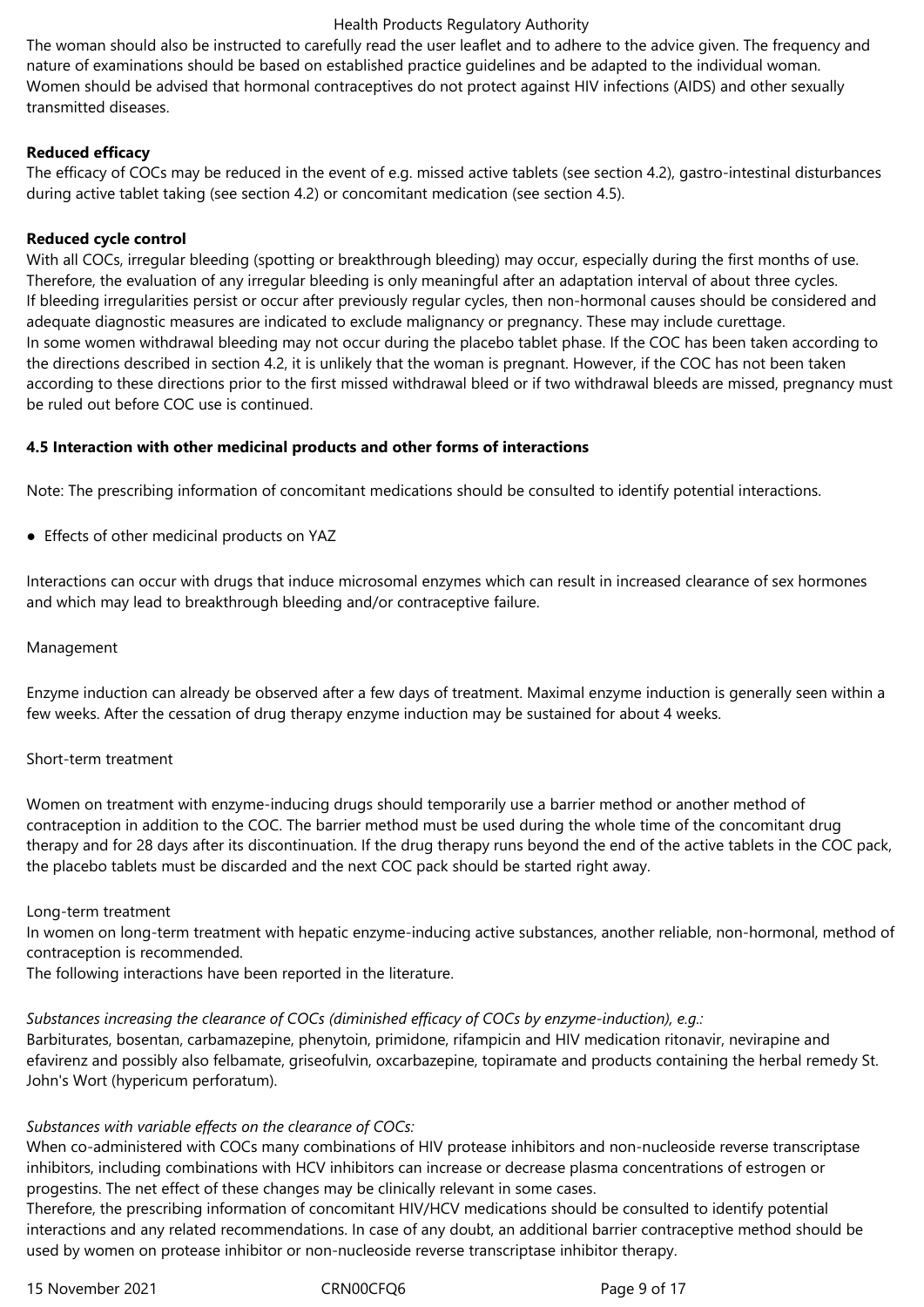# *Substances decreasing the clearance of COCs (enzyme inhibitors):*

The clinical relevance of potential interactions with enzyme inhibitors remains unknown.

Concomitant administration of strong CYP3A4 inhibitors can increase plasma concentrations of the estrogen or the progestin or both.

In a multiple dose study with a drospirenone (3 mg/day) / ethinylestradiol (0.02 mg/day) combination, co-administration of the strong CYP3A4 inhibitor ketoconazole for 10 days increased the AUC(0-24h) of drospirenone and ethinylestradiol 2.7-fold and 1.4-fold, respectively.

Etoricoxib doses of 60 to 120 mg/day have been shown to increase plasma concentrations of ethinylestradiol 1.4 to 1.6-fold, respectively when taken concomitantly with a combined hormonal contraceptive containing 0.035 mg ethinylestradiol.

● Effects of YAZ on other medicinal products

COCs may affect the metabolism of certain other active substances. Accordingly, plasma and tissue concentrations may either increase (e.g. ciclosporin) or decrease (e.g. lamotrigine).

Based on in vivo interaction studies in female volunteers using omeprazole, simvastatin or midazolam as marker substrate, a clinically relevant interaction of drospirenone at doses of 3 mg with the cytochrome P450 mediated metabolism of other active substances is unlikely.

Clinical data suggests that ethinylestradiol is inhibiting the clearance of CYP1A2 substrates leading to a weak (e.g. theophylline) or moderate (e.g. tizanidine) increase in their plasma concentration.

● Pharmacodynamic interactions

Concomitant use with the medicinal products containing ombitasvir/paritaprevir/ritonavir and dasabuvir, with or without ribavirin, or glecaprevir/pibrentasvir may increase the risk of ALT elevations (see sections 4.3 and 4.4).

Therefore, YAZ-users must switch to an alternative method of contraception (e.g., progestagen-only contraception or non-hormonal methods) prior to starting therapy with this combination drug regimen. YAZ can be restarted 2 weeks following completion of treatment with this combination drug regimen.

In patients without renal insufficiency, the concomitant use of drospirenone and ACE-inhibitors or NSAIDs did not show a significant effect on serum potassium. Nevertheless, concomitant use of YAZ with aldosterone antagonists or potassium-sparing diuretics has not been studied. In this case, serum potassium should be tested during the first treatment cycle. See also section 4.4.

- Other forms of interactions
- Laboratory tests

The use of contraceptive steroids may influence the results of certain laboratory tests, including biochemical parameters of liver, thyroid, adrenal and renal function, plasma levels of (carrier) proteins, e.g. corticosteroid-binding globulin and lipid/lipoprotein fractions, parameters of carbohydrate metabolism and parameters of coagulation and fibrinolysis. Changes generally remain within the normal laboratory range. Drospirenone causes an increase in plasma renin activity and plasma aldosterone induced by its mild antimineralocorticoid activity.

# **4.6 Fertility, pregnancy and lactation**

# Pregnancy

YAZ is not indicated during pregnancy.

If pregnancy occurs during use of with YAZ, the preparation should be withdrawn immediately. Extensive epidemiological studies have revealed neither an increased risk of birth defects in children born to women who used COCs prior to pregnancy, nor a teratogenic effect when COCs were taken inadvertently during pregnancy.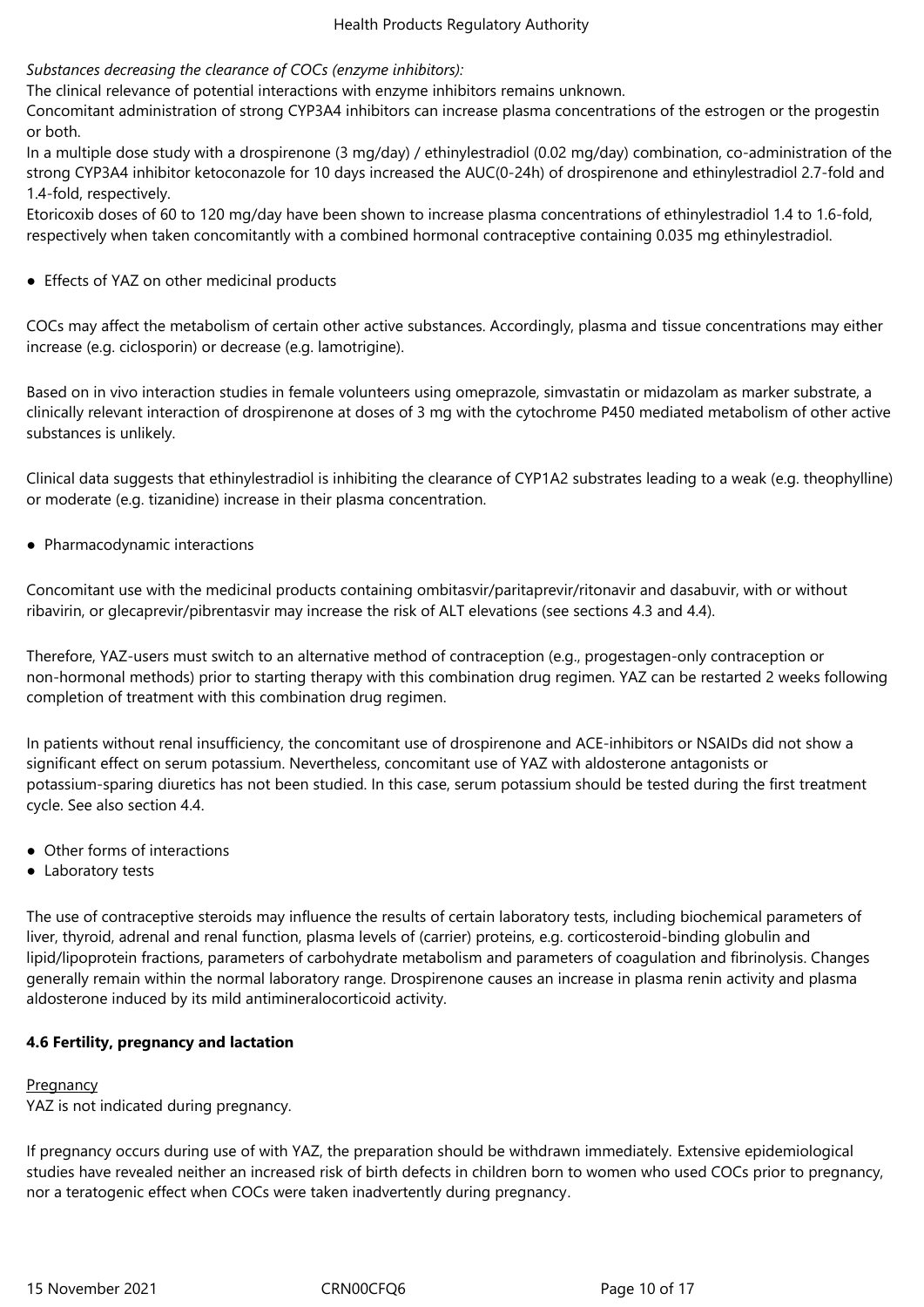Animal studies have shown undesirable effects during pregnancy and lactation (see section5.3). Based on these animal data, undesirable effects due to hormonal action of the active compounds cannot be excluded. However, general experience with COCs during pregnancy did not provide evidence for an actual adverse effect in humans.

The available data regarding the use of YAZ during pregnancy are too limited to permit conclusions concerning negative effects of YAZ on pregnancy, health of the foetus or neonate. To date, no relevant epidemiological data are available.

The increased risk of VTE during the postpartum period should be considered when re-starting YAZ (see section 4.2 and 4.4).

# **Breastfeeding**

Lactation may be influenced by COCs as they may reduce the quantity and change the composition of breast milk. Therefore, the use of COCs should generally not be recommended until the breast-feeding mother has completely weaned her child. Small amounts of the contraceptive steroids and/or their metabolites may be excreted with the milk during COC use. These amounts may affect the child.

# Fertility

YAZ is indicated for the prevention of pregnancy. For information on return to fertility, see section 5.1.

# **4.7 Effects on ability to drive and use machines**

No studies on the effects on the ability to drive and use machines have been performed. No effects on ability to drive and use machines have been observed in users of COCs.

# **4.8 Undesirable effects**

For serious undesirable effects in COC users see also section 4.4.

The following adverse drug reactions have been reported during use of YAZ:

The table below reports adverse reactions by MedDRA system organ classes (MedDRA SOCs). The frequencies are based on clinical trial data. The most appropriate MedDRA term is used to describe a certain reaction and its synonyms and related conditions.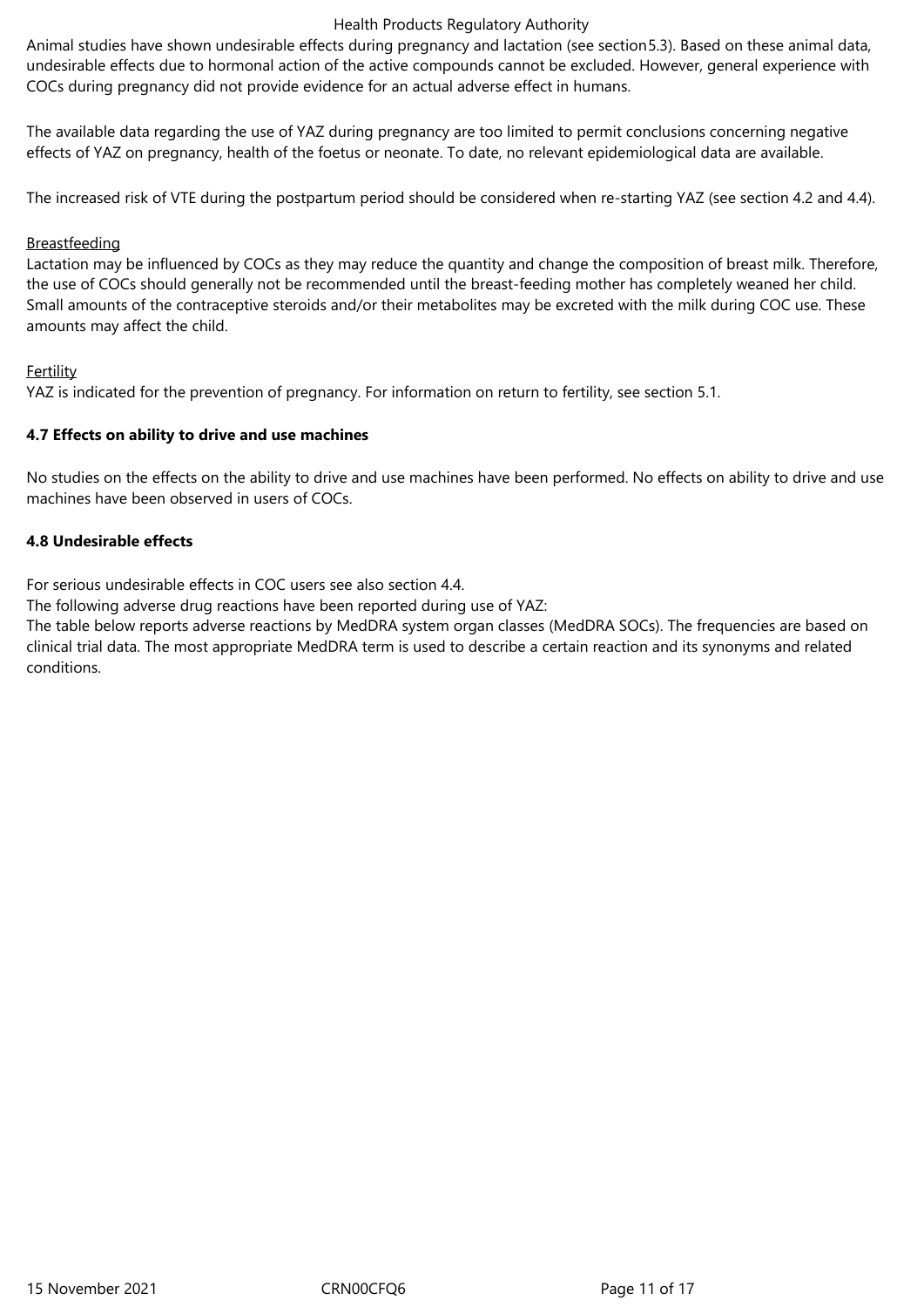| Adverse drug reactions which have been associated with the use of YAZ as oral contraceptive or in the |
|-------------------------------------------------------------------------------------------------------|
| treatment of moderate acne vulgaris according to the MedDRA system organ classes and MedDRA terms     |

| System Organ<br>Class<br>(MedDRA version<br>9.1)  | common<br>$(21/100 \text{ to } 1/10)$ | uncommon<br>$(≥1/1,000$ to<br>$<1/100$ )                                       | rare<br>$(≥1/10,000$ to<br>$<1/1,000$ )                                                                                                            | not known (cannot<br>be estimated from<br>the available data) |
|---------------------------------------------------|---------------------------------------|--------------------------------------------------------------------------------|----------------------------------------------------------------------------------------------------------------------------------------------------|---------------------------------------------------------------|
| <b>Infections</b> and<br><b>infestations</b>      |                                       |                                                                                | Candidiasis                                                                                                                                        |                                                               |
| <b>Blood</b> and<br>lymphatic system<br>disorders |                                       |                                                                                | Anemia<br>Thrombocythemia                                                                                                                          |                                                               |
| Immune system<br>disorders                        |                                       |                                                                                | Allergic reaction                                                                                                                                  | Hypersensitivity                                              |
| <b>Endocrine</b><br>disorders                     |                                       |                                                                                | Endocrine disorder                                                                                                                                 |                                                               |
| Metabolism and<br>nutrition disorders             |                                       |                                                                                | Increased appetite<br>Anorexia<br>Hyperkalemia<br>Hyponatremia                                                                                     |                                                               |
| Psychiatric<br>disorders                          | Emotional lability                    | Depression<br>Nervousness<br>Somnolence                                        | Anorgasmia<br>Insomnia                                                                                                                             |                                                               |
| Nervous system<br>disorders                       | Headache                              | <b>Dizziness</b><br>Paresthesia                                                | Vertigo<br>Tremor                                                                                                                                  |                                                               |
| Eye disorders                                     |                                       |                                                                                | Conjunctivitis<br>Dry eye<br>Eye disorder                                                                                                          |                                                               |
| Cardiac disorders                                 |                                       |                                                                                | Tachycardia                                                                                                                                        |                                                               |
| Vascular disorders                                |                                       | Migraine<br>Varicose vein<br>Hypertension                                      | Phlebitis<br>Vascular disorder<br>Epistaxis<br>Syncope<br>Venous thrombo-<br>embolism (VTE)<br>Arterial thrombo-<br>embolism (ATE)                 |                                                               |
| Gastrointestinal<br>disorders                     | Nausea                                | Abdominal pain<br>Vomiting<br>Dyspepsia<br>Flatulence<br>Gastritis<br>Diarrhea | Abdomen enlarged<br>Gastrointestinal<br>disorder<br>Gastrointestinal<br>fullness<br>Hiatus hernia<br>Oral candidiasis<br>Constipation<br>Dry mouth |                                                               |
| Hepatobiliary<br>disorders                        |                                       |                                                                                | Biliary pain<br>Cholecystitis                                                                                                                      |                                                               |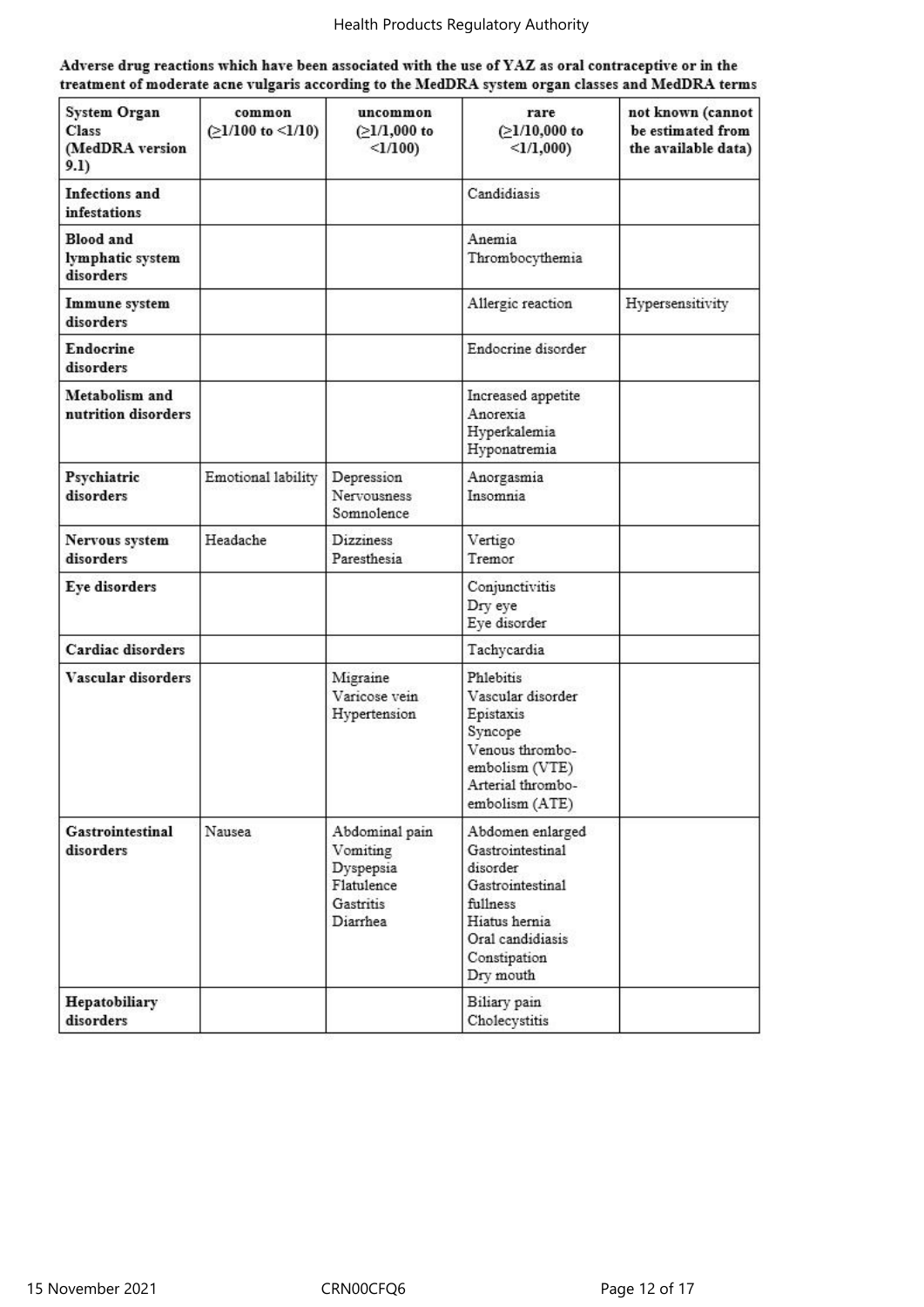| <b>System Organ</b><br>Class<br>(MedDRA)<br>version 9.1)      | common<br>$(>1/100$ to<br>$<1/10$ )       | uncommon<br>$(≥1/1,000$ to <1/100)                                                                                                                                                                                                                                                                              | rare<br>$(≥1/10,000$ to $≤1/1,000)$                                                                                                                                                                                 | not known<br>(cannot be<br>estimated from<br>the available<br>data) |
|---------------------------------------------------------------|-------------------------------------------|-----------------------------------------------------------------------------------------------------------------------------------------------------------------------------------------------------------------------------------------------------------------------------------------------------------------|---------------------------------------------------------------------------------------------------------------------------------------------------------------------------------------------------------------------|---------------------------------------------------------------------|
| Skin and<br>subcutaneous<br>tissue<br>disorders               |                                           | Acne<br>Pruritus<br>Rash                                                                                                                                                                                                                                                                                        | Chloasma<br>Eczema<br>Alopecia<br>Dermatitis acneiform<br>Dry skin<br>Erythema nodosum<br>Hypertrichosis<br>Skin disorder<br>Skin striae<br>Contact dermatitis<br>Photosensitive dermatitis<br>Skin nodule          | Erythema<br>multiforme                                              |
| Musculoskelet<br>al and<br>connective<br>tissue<br>disorders  |                                           | Back pain<br>Pain in extremity<br>Muscle cramps                                                                                                                                                                                                                                                                 |                                                                                                                                                                                                                     |                                                                     |
| Reproductive<br>system and<br>breast<br>disorders             | Breast pain<br>Metrorrhagia<br>Amenorrhea | Vaginal candidiasis<br>Pelvic pain<br>Breast enlargement<br>Fibrocystic breast<br>Uterine / Vaginal bleeding*<br>Genital discharge<br>Hot flushes<br>Vaginitis<br>Menstrual disorder<br>Dysmenorrhea<br>Hypomenorrhea<br>Menorrhagia<br>Vaginal dryness<br>Papanicolaou smear<br>suspicious<br>Libido decreased | Dyspareunia<br>Vulvovaginitis<br>Postcoital bleeding<br>Withdrawal bleeding<br>Breast cyst<br>Breast hyperplasia<br>Breast neoplasm<br>Cervical polyp<br>Endometrial atrophy<br>Ovarian cyst<br>Uterine enlargement |                                                                     |
| General<br>disorders and<br>administration<br>site conditions |                                           | Asthenia<br>Sweating increased<br>Edema<br>(Generalized edema,<br>Peripheral edema,<br>Face edema)                                                                                                                                                                                                              | Malaise                                                                                                                                                                                                             |                                                                     |
| Investigations                                                |                                           | Weight increase                                                                                                                                                                                                                                                                                                 | Weight decrease                                                                                                                                                                                                     |                                                                     |

\* bleeding irregularities usually subside during continued treatment

# *Description of selected adverse reactions*

An increased risk of arterial and venous thrombotic and thrombo-embolic events, including myocardial infarction, stroke, transient ischemic attacks, venous thrombosis and pulmonary embolism has been observed in women using CHCs, which are discussed in more detail in section 4.4.

The following serious adverse events have been reported in women using COCs, which are discussed in section 4.4 Special warning and precautions for use:

- Venous thromboembolic disorders;
- Arterial thromboembolic disorders;
- Hypertension;
- Liver tumours;

- Occurrence or deterioration of conditions for which association with COC use is not conclusive: Crohn's disease, ulcerative colitis, epilepsy, uterine myoma, porphyria, systemic lupus erythematosus, herpes gestationis, Sydenham's chorea, haemolytic uremic syndrome, cholestatic jaundice;

- Chloasma;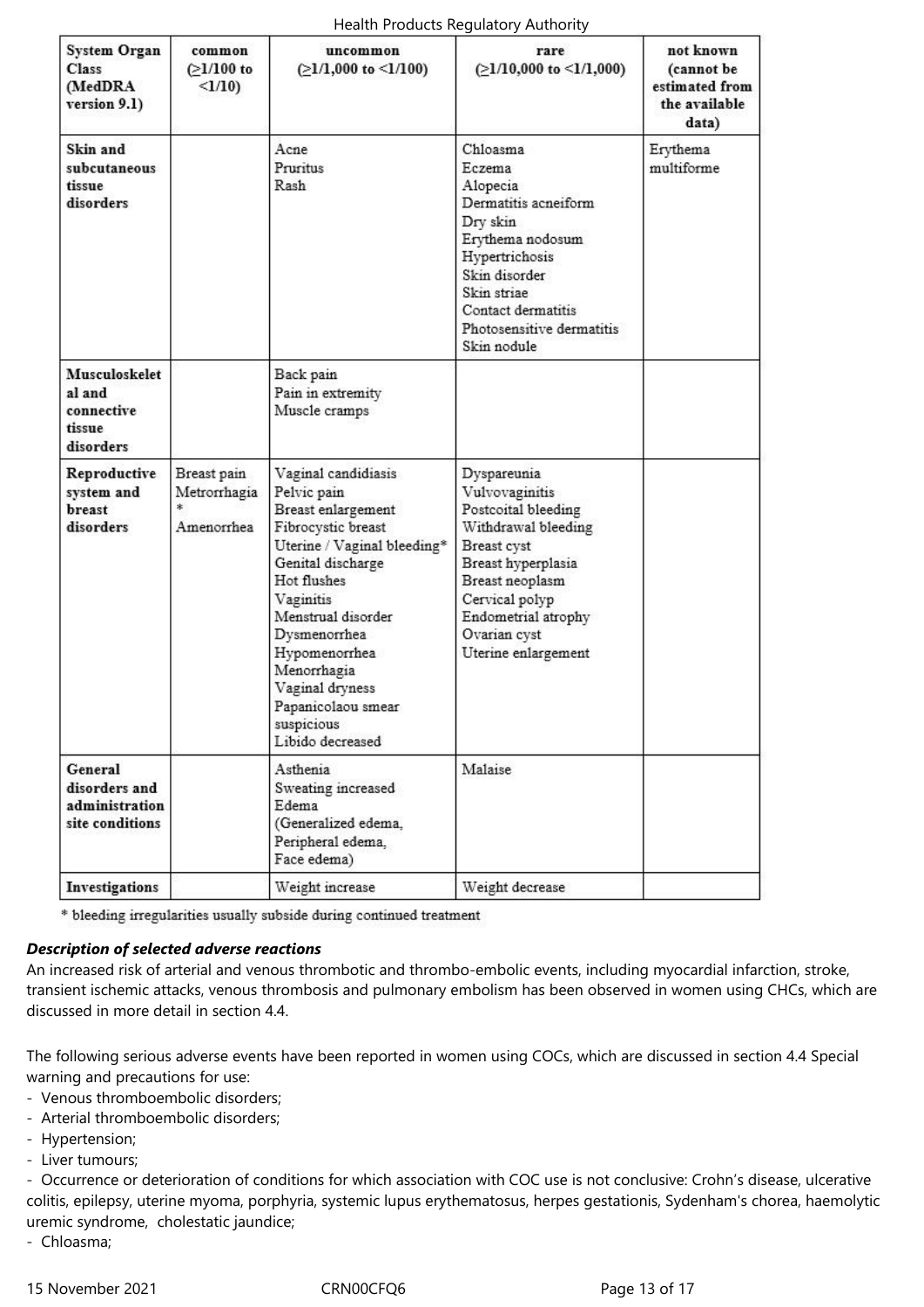- Acute or chronic disturbances of liver function may necessitate the discontinuation of COC use until markers of liver function return to normal.

- In women with hereditary angioedema exogenous estrogens may induce or exacerbate symptoms of angioedema.

The frequency of diagnosis of breast cancer is very slightly increased among COC users. As breast cancer is rare in women under 40 years of age the excess number is small in relation to the overall risk of breast cancer. Causation with COC use is unknown. For further information, see sections 4.3 and 4.4.

#### *Interactions*

Breakthrough bleeding and/or contraceptive failure may result from interactions of other drugs (enzyme inducers) with oral contraceptives (see section 4.5).

#### *Reporting of suspected adverse reactions*

Reporting suspected adverse reactions after authorisation of the medicinal product is important. It allows continued monitoring of the benefit/risk balance of the medicinal product. Healthcare professionals are asked to report any suspected adverse reactions via HPRA Pharmacovigilance. Website: www.hpra.ie.

# **4.9 Overdose**

There has not yet been any experience of overdose with YAZ. On the basis of general experience with combined oral contraceptives, symptoms that may possibly occur in case of taking an overdose of active tablets are nausea, vomiting and withdrawal bleeding. Withdrawal bleeding may even occur in girls before their menarche, if they accidentally take the medicinal product. There are no antidotes and further treatment should be symptomatic.

#### **5 PHARMACOLOGICAL PROPERTIES**

#### **5.1 Pharmacodynamic properties**

Pharmacotherapeutic group (ATC): Progestogens and estrogens, fixed combinations ATC Code: G03AA12

Pearl Index for method failure: 0.41 (upper two-sided 95 % confidence limit: 0.85). Overall Pearl Index (method failure + patient failure): 0.80 (upper two-sided 95% confidence limit: 1.30).

The contraceptive effect of YAZ is based on the interaction of various factors, the most important of which are seen as the inhibition of ovulation and the changes in the endometrium.

In a 3-cycle ovulation inhibition study comparing drospirenone 3 mg / ethinylestradiol 0.020 mg in a 24-day-regimen and a 21-day-regimen, the 24-day-regimen was associated with greater suppression of follicular development. After intentionally introduced dosing errors during the third cycle of treatment, a greater proportion of women in the 21-day-regimen showed ovarian activity including escape ovulations compared to the women taking the 24-day-regimen. Ovarian activity returned to pre-treatment levels during the post-treatment cycle in 91.8% of the women who took the 24-day regimen.

YAZ is a combined oral contraceptive with ethinylestradiol and the progestogen drospirenone. In a therapeutic dosage, drospirenone also possesses antiandrogenic and mild antimineralocorticoid properties. It has no estrogenic, glucocorticoid and antiglucocorticoid activity. This gives drospirenone a pharmacological profile closely resembling the natural hormone progesterone.

There are indications from clinical studies that the mild antimineralocorticoid properties of YAZ result in a mild antimineralocorticoid effect.

Two multicenter, double blind, randomized, placebo controlled studies were performed to evaluate the efficacy and safety of YAZ in women with moderate acne vulgaris.

After six months of treatment, in comparison with placebo, YAZ showed a statistically significantly greater reduction of 15.6% (49.3% versus 33.7%) in inflammatory lesions, 18.5% (40.6% versus 22.1%) in non-inflammatory lesions, and 16.5% (44.6%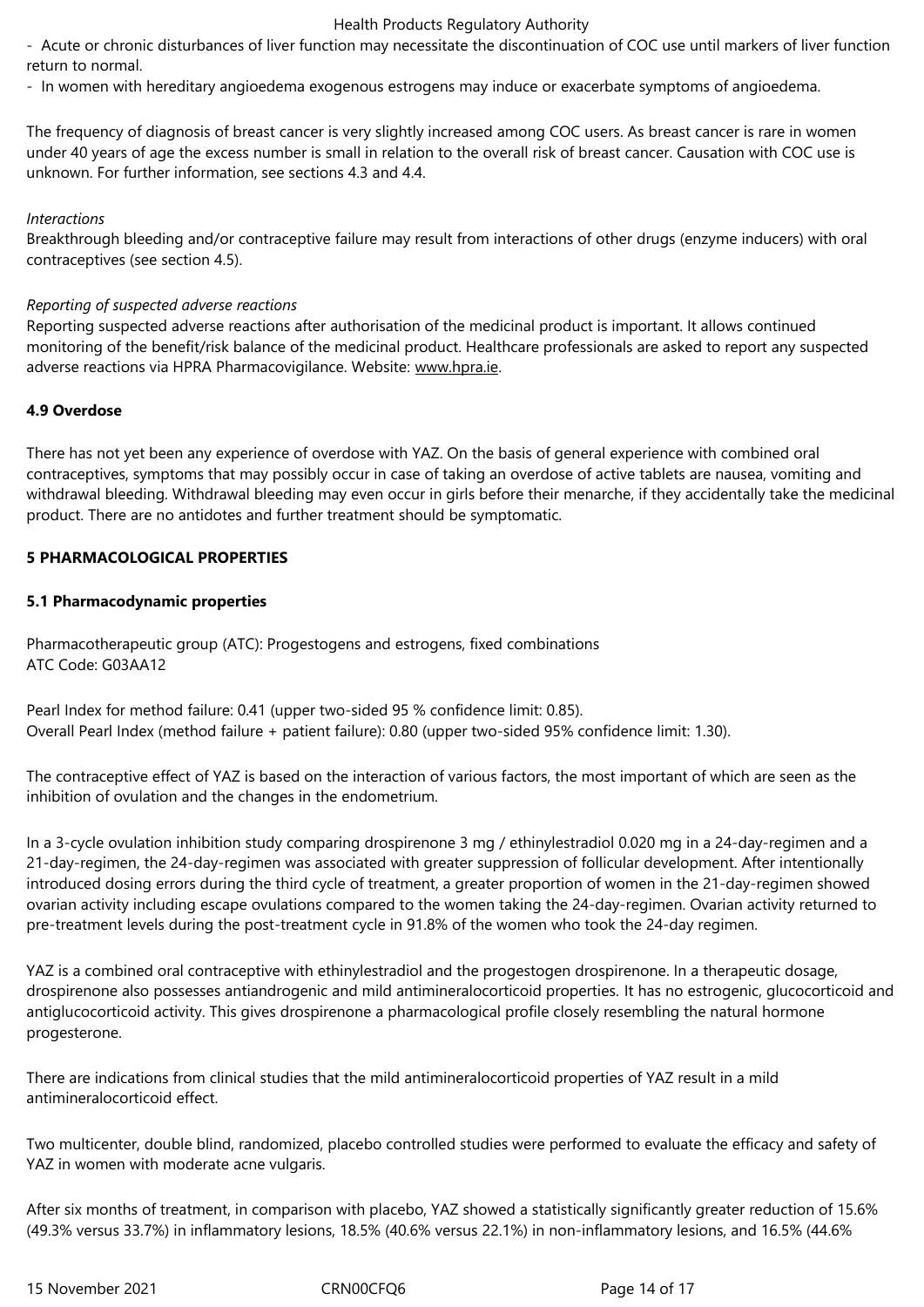versus 28.1%) in total lesion counts. In addition, a higher percentage of subjects, 11.8% (18.6% versus 6.8%), showed a 'clear' or 'almost clear' rating on the Investigator's Static Global Assessment (ISGA) scale.

# **5.2 Pharmacokinetic properties**

● Drospirenone

# Absorption

Orally administered drospirenone is rapidly and almost completely absorbed. Maximum concentrations of the active substance in serum of about 38 ng/ml are reached at about 1-2 h after single ingestion. Bioavailability is between 76 and 85 %. Concomitant ingestion of food has no influence on the bioavailability of drospirenone.

# **Distribution**

After oral administration, serum drospirenone levels decrease with a terminal half-life of 31 h. Drospirenone is bound to serum albumin and does not bind to sex hormone binding globulin (SHBG) or corticoid binding globulin (CBG). Only 3 - 5 % of the total serum concentrations of the active substance are present as free steroid. The ethinylestradiol-induced increase in SHBG does not influence the serum protein binding of drospirenone. The mean apparent volume of distribution of drospirenone is 3.7 ± 1.2 l/kg.

# **Biotransformation**

Drospirenone is extensively metabolized after oral administration. The major metabolites in plasma are the acid form of drospirenone, generated by opening of the lactone ring, and the 4,5-dihydro-drospirenone-3-sulfate, formed by reduction and subsequent sulfatation. Drospirenone is also subject to oxidative metabolism catalyzed by CYP3A4. In vitro, drospirenone is capable to inhibit weakly to moderately the cytochrome P450 enzymes CYP1A1, CYP2C9, CYP2C19 and CYP3A4.

# Elimination

The metabolic clearance rate of drospirenone in serum is  $1.5 \pm 0.2$  ml/min/kg. Drospirenone is excreted only in trace amounts in unchanged form. The metabolites of drospirenone are excreted with the faeces and urine at an excretion ratio of about 1.2 to 1.4. The half-life of metabolite excretion with the urine and faeces is about 40h.

# Steady-State Conditions

During a treatment cycle, maximum steady-state concentrations of drospirenone in serum of about 70 ng/ml are reached after about 8 days of treatment. Serum drospirenone levels accumulated by a factor of about 3 as a consequence of the ratio of terminal half-life and dosing interval.

# Special Populations

# *Effect of renal impairment*

Steady-state serum drospirenone levels in women with mild renal impairment (creatinine clearance CLcr, 50-80 mL/min) were comparable to those of women with normal renal function. The serum drospirenone levels were on average 37 % higher in women with moderate renal impairment (CLcr, 30 - 50 mL/min) compared to those in women with normal renal function. Drospirenone treatment was also well tolerated by women with mild and moderate renal impairment. Drospirenone treatment did not show any clinically significant effect on serum potassium concentration.

# *Effect of hepatic impairment*

In a single dose study, oral clearance (CL/F) was decreased approximately 50 % in volunteers with moderate hepatic impairment as compared to those with normal liver function. The observed decline in drospirenone clearance in volunteers with moderate hepatic impairment did not translate into any apparent difference in terms of serum potassium concentrations. Even in the presence of diabetes and concomitant treatment with spironolactone (two factors that can predispose a patient to hyperkalemia) an increase in serum potassium concentrations above the upper limit of the normal range was not observed. It can be concluded that drospirenone is well tolerated in patients with mild or moderate hepatic impairment (Child-Pugh B).

# *Ethnic groups*

No clinically relevant differences in the pharmacokinetics of drospirenone or ethinylestradiol between Japanese and Caucasian women have been observed.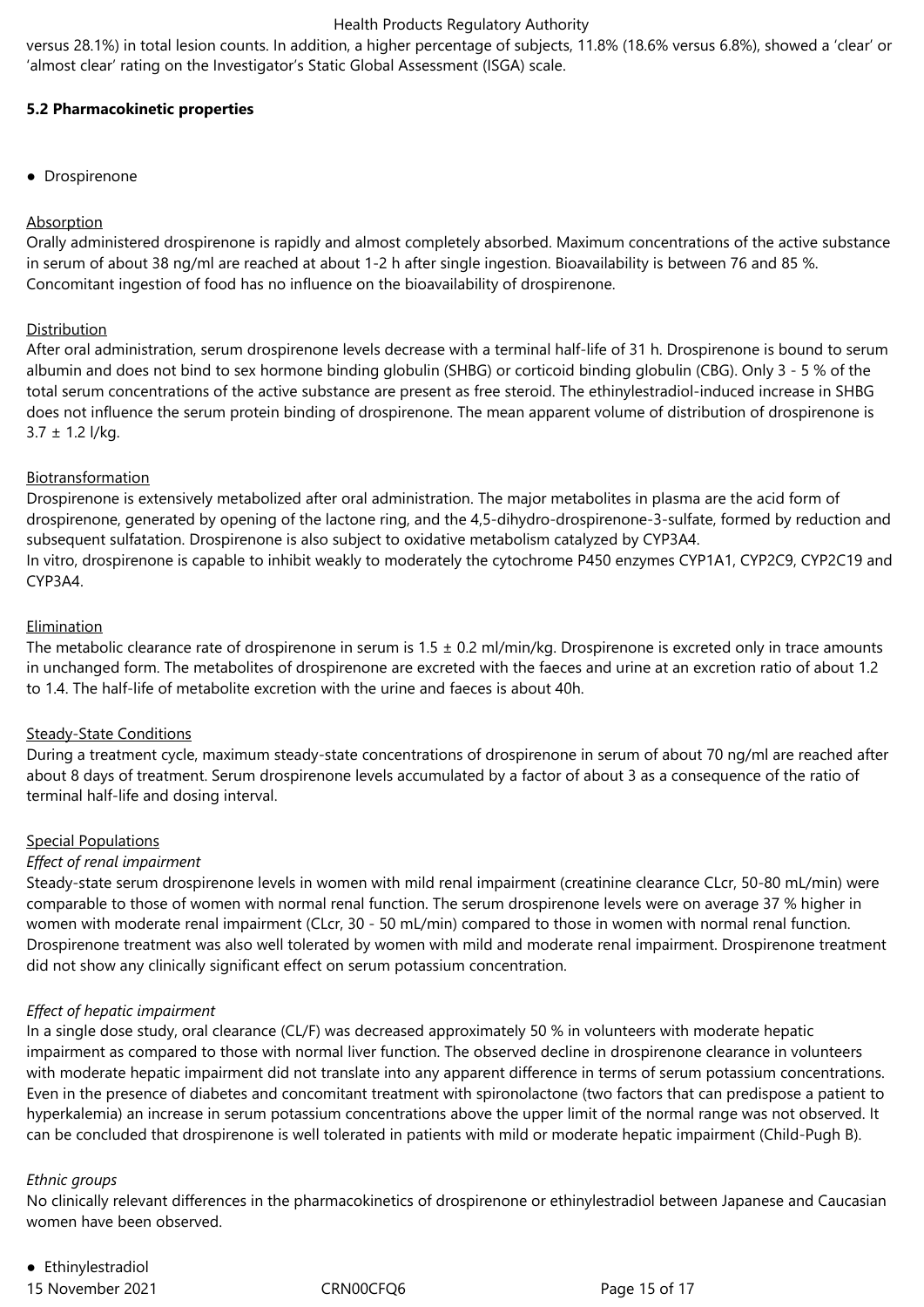# **Absorption**

Orally administered ethinylestradiol is absorbed rapidly and completely. Peak serum concentrations of about 33 pg/ml are reached within 1 - 2 hours after single oral administration. Absolute bioavailability as a result of presystemic conjugation and first-pass metabolism is approximately 60 %. Concomitant intake of food reduced the bioavailability of ethinylestradiol in about 25 % of the investigated subjects while no change was observed in the others.

# Distribution

Serum ethinylestradiol levels decrease in two phases, the terminal disposition phase is characterized by a half-life of approximately 24 hours. Ethinylestradiol is highly but non-specifically bound to serum albumin (approximately 98.5 %), and induces an increase in the serum concentrations of SHBG and corticoid binding globulin (CBG). An apparent volume of distribution of about 5 l/kg was determined.

# **Biotransformation**

Ethinylestradiol is subject to significant gut and hepatic first-pass metabolism. Ethinylestradiol is primarily metabolized by aromatic hydroxylation but a wide variety of hydroxylated and methylated metabolites are formed, and these are present as free metabolites and as conjugates with glucuronides and sulfate. The metabolic clearance rate of ethinylestradiol is about 5 ml/min/kg.

In vitro, ethinylestradiol is a reversible inhibitor of CYP2C19, CYP1A1 and CYP1A2 as well as a mechanism based inhibitor of CYP3A4/5, CYP2C8, and CYP2J2.

# Elimination

Ethinylestradiol is not excreted in unchanged form to any significant extent. The metabolites of ethinylestradiol are excreted at a urinary to biliary ratio of 4:6. The half-life of metabolite excretion is about 1 day.

# Steady-state conditions

Steady-state conditions are reached during the second half of a treatment cycle and serum levels of ethinylestradiol accumulate by a factor of about 2.0 to 2.3.

# **5.3 Preclinical safety data**

In laboratory animals, the effects of drospirenone and ethinylestradiol were confined to those associated with the recognised pharmacological action. In particular, reproduction toxicity studies revealed embryotoxic and fetotoxic effects in animals which are considered as species specific. At exposures exceeding those in users of YAZ, effects on sexual differentiation were observed in rat fetuses but not in monkeys. Environmental risk assessment studies have shown that ethinylestradiol and drospirenone have the potential of posing a risk to the aquatic environment (see section 6.6).

# **6 PHARMACEUTICAL PARTICULARS**

# **6.1 List of excipients**

Active film-coated tablets (light pink): Placebo film-coated tablets (white) *Tablet core:* Lactose monohydrate Maize starch Magnesium stearate (E470b)

*Tablet film-coating:* Hypromellose (E464) Talc (E553b) Titanium dioxide (E171) Iron oxide red (E172)

# **6.2 Incompatibilities**

Not applicable.

# **6.3 Shelf life**

15 November 2021 CRN00CFQ6 Page 16 of 17

Lactose monohydrate Microcrystalline cellulose Magnesium stearate (E470b)

Hypromellose (E464) Talc (E553b) Titanium dioxide (E171)